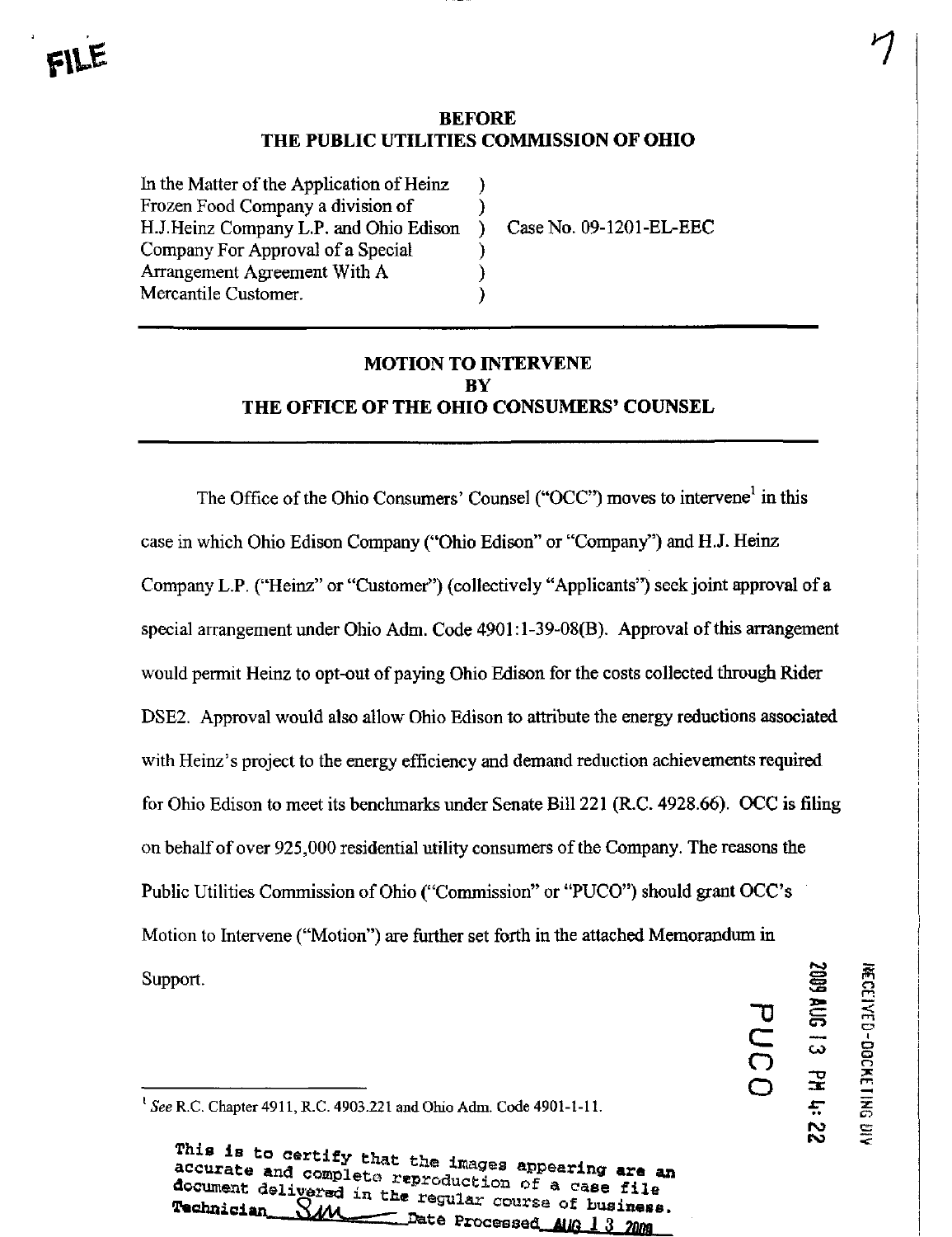Respectfully submitted,

JANINE L. MIGDEN-OSTRANDER CONSUMERS' COUNSEL

 $2 - m.05$ 

Ann M. Hotz, Counsel of Record Assistant Consumers' Counsel

## Office of the Ohio Consumers' Counsel

10 West Broad Street, Suite 1800 Columbus, Ohio 43215-3485 Telephone: (614) 466-8574 [hotz@occ.state.oh.us](mailto:hotz@occ.state.oh.us)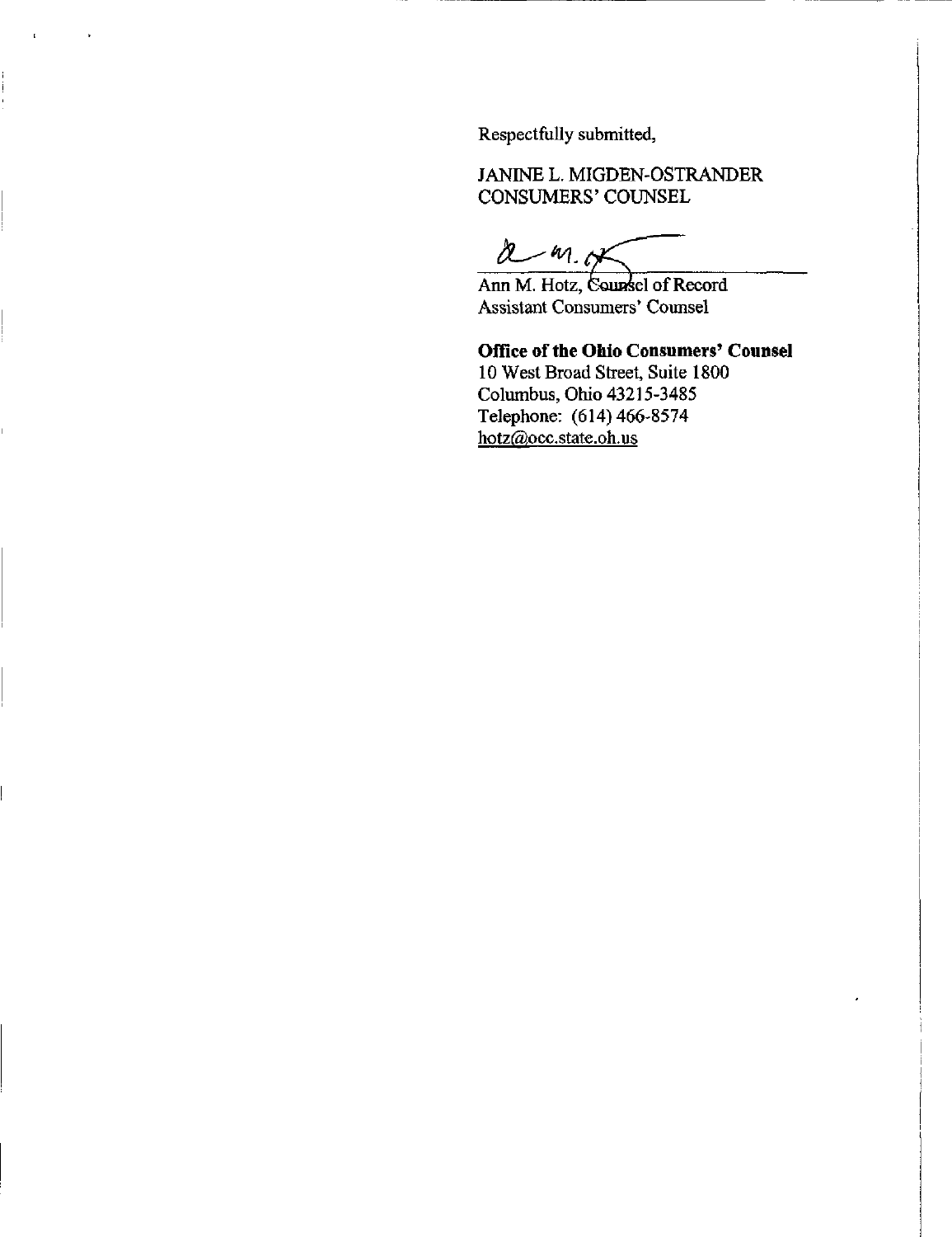## **BEFORE** THE PUBLIC UTILITIES COMMISSION OF OHIO

λ Υ  $\rightarrow$ ℩  $\mathcal{C}$  $\lambda$ 

In the Matter of the Application of Heinz Frozen Food Company a division of H. J.Heinz Company L.P. and Ohio Edison Company For Approval of a Special Arrangement Agreement With A Mercantile Customer.

Case No. 09-1201-EL-UNC

## MEMORANDUM IN SUPPORT

#### I. INTRODUCTION

This case involves the review of the reasonableness and lawfulness of the Applicants' request for approval of their special arrangement filed under Ohio Adm. Code 4901:l-39-08(B). OCC has authority under law to represent the interests of over 925,000 residential utility customers of Ohio Edison, pursuant to R.C. Chapter 4911.

## IL INTERVENTION

R.C. 4903.221 provides, in part, that any person "who may be adversely affected" by a PUCO proceeding is entitled to seek intervention in that proceeding. The interests of Ohio's residential consumers may be "adversely affected" by this case, especially if the consumers were unrepresented in a proceeding that results in Heinz not paying its share of environmental remediation costs either through Ohio Edison's Rider DSE2 or through a special arrangement it has with Ohio Edison that does not result in sufficient energy savings. For the same reason, the application could also result in consumers having to pay additional costs toward Ohio Edison's Rider DSE2. Thus, this element of the intervention standard in R.C. 4903.221 is satisfied.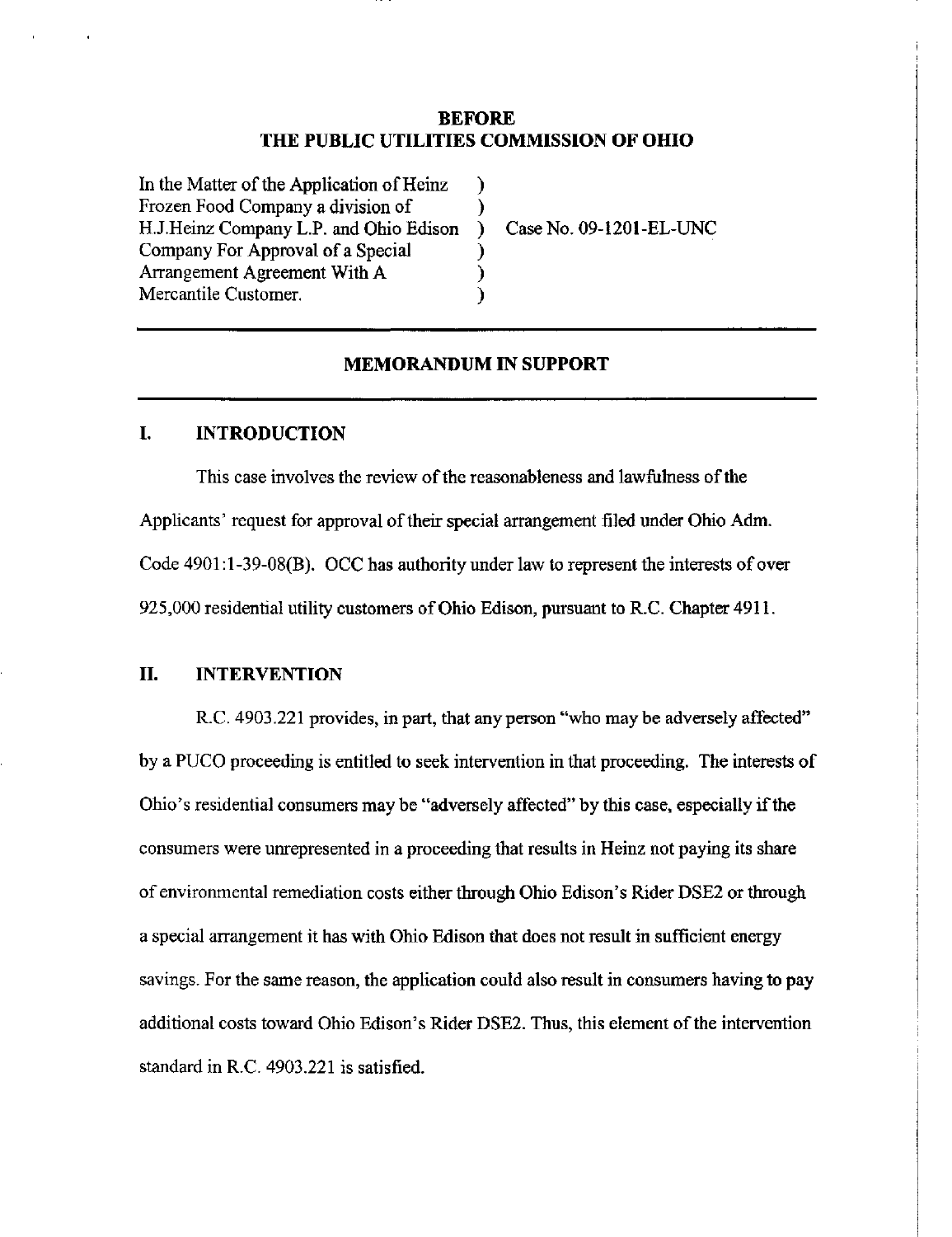R.C. 4903.221(B) requires the Commission to consider the following criteria in ruling on motions to intervene:

- (1) The nature and extent of the prospective intervenor's interest;
- (2) The legal position advanced by the prospective intervenor and its probable relation to the merits of the case;
- (3) Whether the intervention by the prospective intervenor will unduly prolong or delay the proceeding; and
- (4) Whether the prospective intervenor will significantly contribute to the fiill development and equitable resolution of the factual issues.

First, the nature and extent of OCC's interest in representing the residential consumers of Ohio Edison in this case is whether the Applicants' proposal will result in sufficient energy savings to justify Heinz's opt-out of Rider DSE2. If the energy savings are not sufficient to justify the opt-out all consumers will suffer from the economic and environmental consequences resulting from less energy savings than intended by R.C.  $4928.66(A)(10)$ . Under R.C.  $4928.66(A)(10)$  Ohio Edison must meet certain energy savings in years 2009-2025 with money it collects from its customers through its Rider DSE2. In this regard, the issues for consideration include whether an opt-out for Heinz from paying the energy efficiency rider is justified by the energy savings achieved under the special arrangement. This interest is different than that of any other party, and especially different than that of the utility whose advocacy includes the financial interest of stockholders.

Second, OCC's advocacy for consumers will include advancing the position that the rates customers pay should be no more than what is reasonable and lawful under Ohio law, for service that is adequate under Ohio law. OCC's position is therefore directly

 $\overline{2}$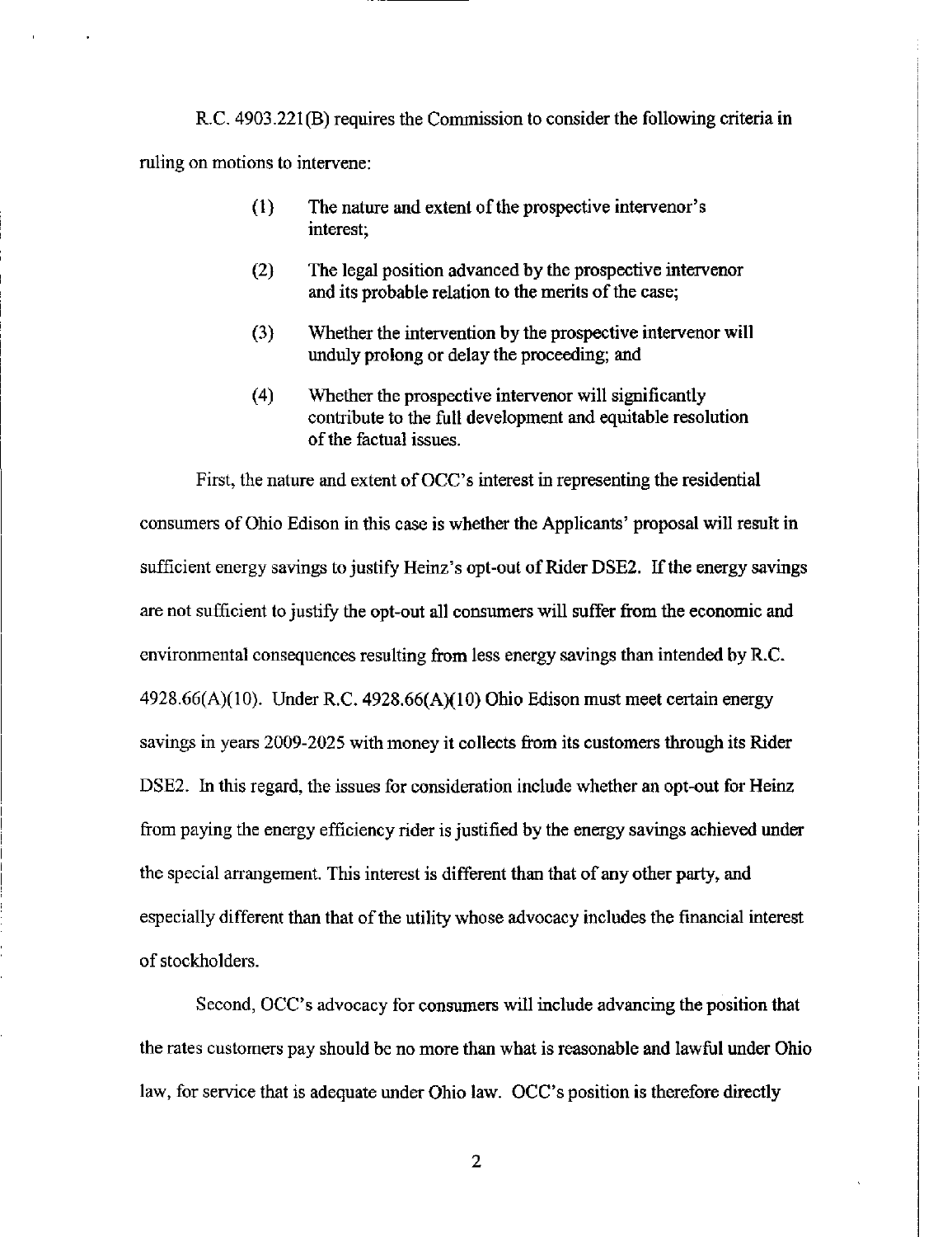related to the merits of this case that is pending before the PUCO, the authority with regulatory control of the terms under which public utihties provide their services.

Third, OCC's intervention will not unduly prolong or delay the proceedings. OCC, with its longstanding expertise and experience in PUCO proceedings, will duly allow for the efficient processing of the case with consideration of the public interest.

Fourth, OCC's intervention will significantly contribute to the full development and equitable resolution of the factual issues, consistent with any matters that OCC determines to be issues for PUCO consideration and for deciding the case in the pubtic interest.

OCC also satisfies the intervention criteria in the Ohio Administrative Code (which are subordinate to the criteria that OCC satisfies in the Ohio Revised Code). To intervene, a party should have a "real and substantial interest" according to Ohio Adm. Code  $4901-1-11(A)(2)$ . As the residential utility consumer advocate, OCC has a very real and substantial interest in this case in which environmental mediation results are at issue.

In addition, OCC meets the criteria of Ohio Adm. Code  $4901-I-11(B)(1)-(4)$ . These criteria mirror the statutory criteria in R.C. 4903.221(B) that OCC already has addressed and that OCC satisfies.

Ohio Adm. Code 4901-1-11(B)(5) states that the Commission shall consider the "extent to which the person's interest is represented by existing parties." While OCC does not concede the lawfulness ofthis criterion, OCC satisfies this criterion in that it uniquely has been designated as the state representative of the interests of Ohio's residential utility consumers. That interest is different from, and not represented by, any other entity in Ohio.

3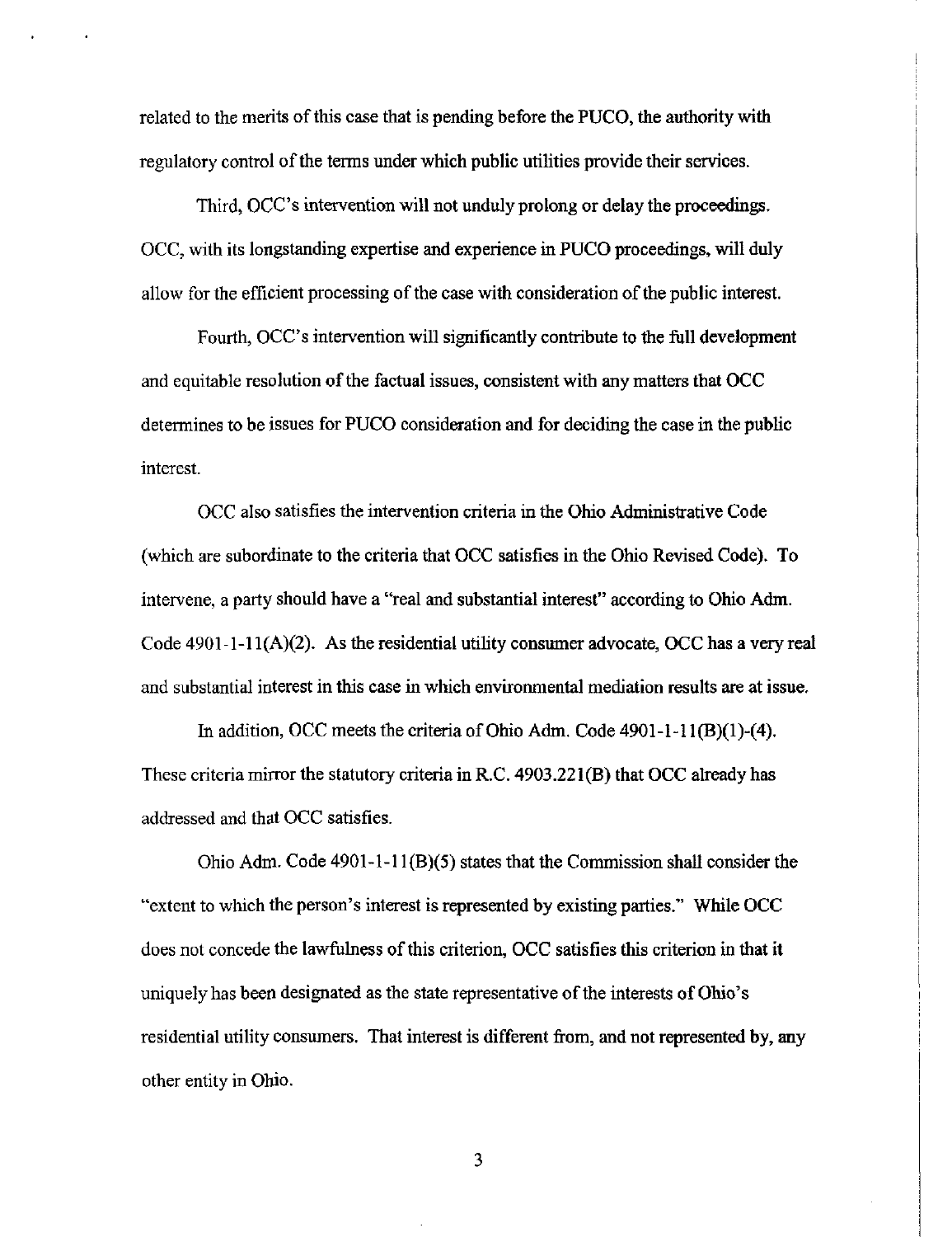Moreover, the Supreme Court of Ohio confirmed OCC's right to intervene in PUCO proceedings, in ruling on an appeal in which OCC claimed the PUCO erred by denying its intervention. The Court found that the PUCO abused its discretion in denying  $OCC$ 's intervention and that OCC should have been granted intervention.<sup>2</sup>

### HI. CONCLUSION

OCC meets the criteria set forth in R.C. 4903.221, Ohio Adm. Code 4901-1-11, and the precedent established by the Supreme Court of Ohio for intervention. On behalf of residential consumers, the Commission should grant OCC's Motion to Intervene.

Respectfully submitted,

JANINE L. MIGDEN-OSTRANDER CONSUMERS' COUNSEL

 $a - m$ , if

Ann M. Hotz, Counsel of Record Assistant Consumers' Counsel

Office of the Ohio Consumers' Counsel 10 West Broad Street, Suite 1800 Columbus, Ohio 43215-3485 Telephone: (614) 466-8574 hotz@occ.state.oh.us

 $^2$  See Ohio Consumers' Counsel v. Pub. Util. Comm., 111 Ohio St.3d 384, 2006-Ohio-5853, 1113-20 (2006).